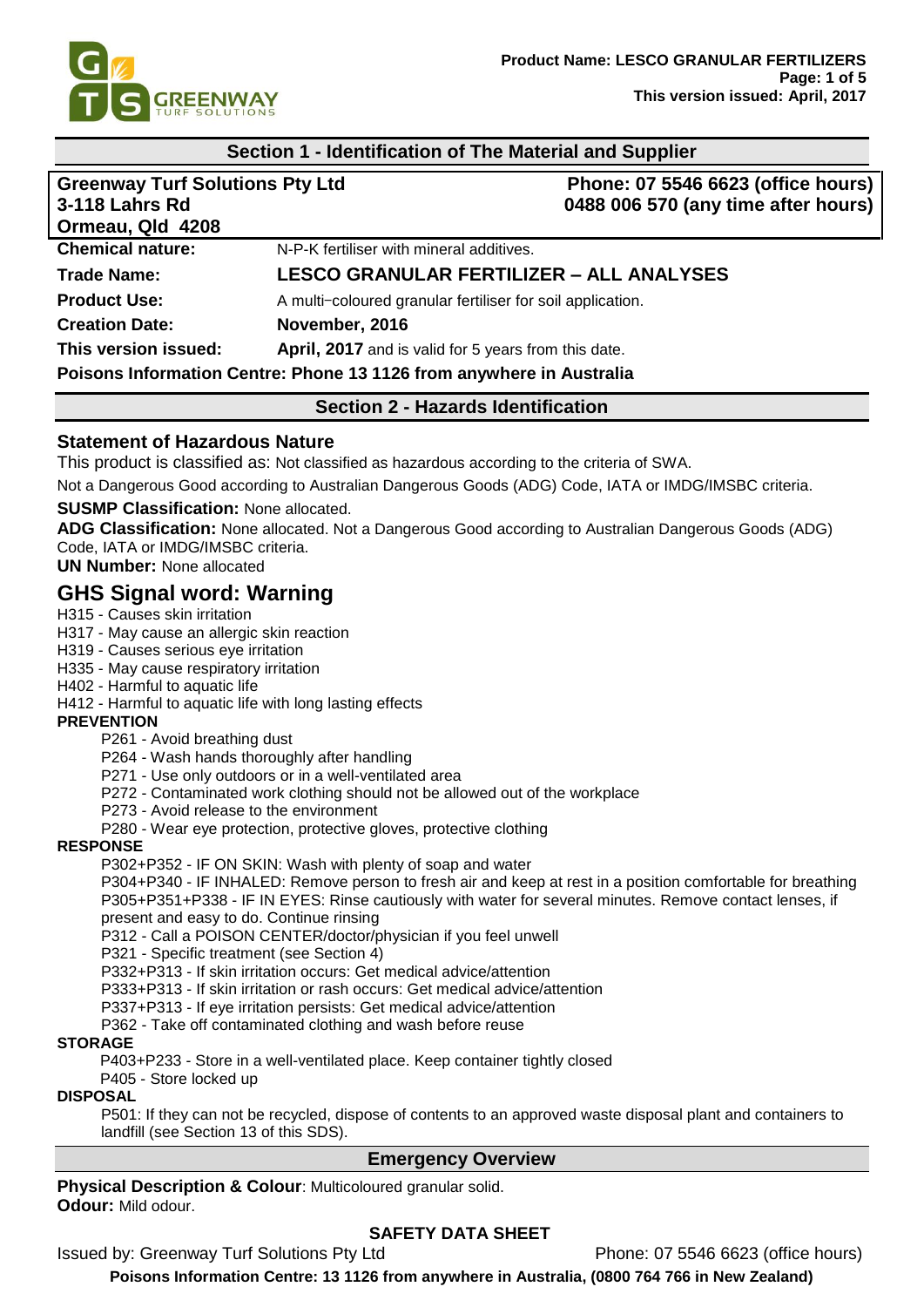

**Major Health Hazards:** no significant risk factors have been found for this product.

#### **Section 3 - Composition/Information on Ingredients**

**Ingredients CAS No Conc,% TWA (mg/m<sup>3</sup> ) STEL (mg/m<sup>3</sup> )**

Blend of inorganic ingredients and urea to provide the analysis listed on the product label

various 100 not set not set

This is a commercial product whose exact ratio of components may vary slightly. Minor quantities of other non hazardous ingredients are also possible.

The SWA TWA exposure value is the average airborne concentration of a particular substance when calculated over a normal 8 hour working day for a 5 day working week. The STEL (Short Term Exposure Limit) is an exposure value that may be equalled (but should not be exceeded) for no longer than 15 minutes and should not be repeated more than 4 times per day. There should be at least 60 minutes between successive exposures at the STEL. The term "peak "is used when the TWA limit, because of the rapid action of the substance, should never be exceeded, even briefly.

## **Section 4 - First Aid Measures**

#### **General Information:**

You should call The Poisons Information Centre if you feel that you may have been poisoned, burned or irritated by this product. The number is 13 1126 from anywhere in Australia (0800 764 766 in New Zealand) and is available at all times. Have this SDS with you when you call.

**Inhalation:** First aid is not generally required. If in doubt, contact a Poisons Information Centre or a doctor. **Skin Contact:** Gently brush away excess particles. Wash gently and thoroughly with water (use non-abrasive soap if necessary) for 5 minutes or until chemical is removed.

**Eye Contact:** Quickly and gently brush particles from eyes. Immediately flush the contaminated eye(s) with lukewarm, gently flowing water for 5 minutes or until the product is removed, while holding the eyelid(s) open. Obtain medical advice immediately if irritation occurs. Take special care if exposed person is wearing contact lenses.

**Ingestion:** If product is swallowed or gets in mouth, do NOT induce vomiting; wash mouth with water and give some water to drink. If symptoms develop, or if in doubt contact a Poisons Information Centre or a doctor.

## **Section 5 - Fire Fighting Measures**

**Fire and Explosion Hazards**: The major hazard in fires is usually inhalation of heated and toxic or oxygen deficient (or both), fire gases. There is no risk of an explosion from this product under normal circumstances if it is involved in a fire.

Fire decomposition products from this product may be toxic if inhaled. Take appropriate protective measures. **Extinguishing Media:** Not combustible. Use extinguishing media suited to burning materials.

**Fire Fighting:** If a significant quantity of this product is involved in a fire, call the fire brigade.

| Flash point:                     | Does not burn.                  |
|----------------------------------|---------------------------------|
| <b>Upper Flammability Limit:</b> | Does not burn.                  |
| <b>Lower Flammability Limit:</b> | Does not burn.                  |
| <b>Autoignition temperature:</b> | Not applicable - does not burn. |
| <b>Flammability Class:</b>       | Does not burn.                  |
|                                  |                                 |

#### **Section 6 - Accidental Release Measures**

**Accidental release:** Minor spills do not normally need any special cleanup measures. In the event of a major spill, prevent spillage from entering drains or water courses. As a minimum, wear overalls, goggles and gloves. Suitable materials for protective clothing include cotton, rubber, PVC. Eye/face protective equipment should comprise as a minimum, protective glasses and, preferably, goggles. If there is a significant chance that dusts are likely to build up in cleanup area, we recommend that you use a suitable dust mask.

Stop leak if safe to do so, and contain spill. Sweep up and shovel or collect recoverable product into labelled containers for recycling or salvage, and dispose of promptly. Consider vacuuming if appropriate. Recycle containers wherever possible after careful cleaning. After spills, wash area preventing runoff from entering drains. If a significant quantity of material enters drains, advise emergency services. This material may be suitable for approved landfill. Ensure legality of disposal by consulting regulations prior to disposal. Thoroughly launder protective clothing before storage or re-use. Advise laundry of nature of contamination when sending contaminated clothing to laundry.

# **SAFETY DATA SHEET**

Issued by: Greenway Turf Solutions Pty Ltd Phone: 07 5546 6623 (office hours) **Poisons Information Centre: 13 1126 from anywhere in Australia, (0800 764 766 in New Zealand)**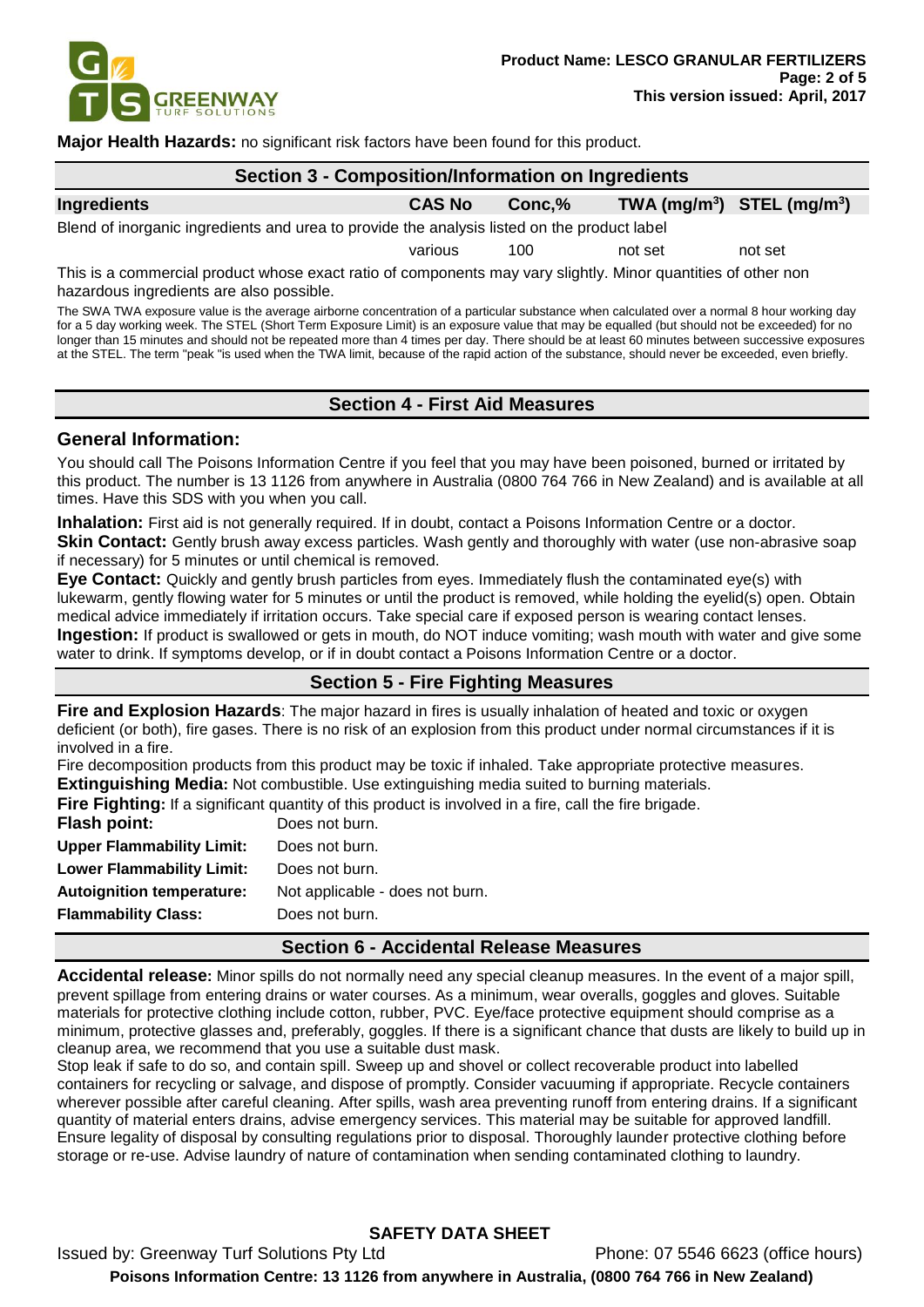

# **Section 7 - Handling and Storage**

**Handling:** Keep exposure to this product to a minimum, and minimise the quantities kept in work areas. Check Section 8 of this SDS for details of personal protective measures, and make sure that those measures are followed. The measures detailed below under "Storage" should be followed during handling in order to minimise risks to persons using the product in the workplace. Also, avoid contact or contamination of product with incompatible materials listed in Section 10.

**Storage:** Make sure that containers of this product are kept tightly closed. Keep containers dry and away from water. Make sure that the product does not come into contact with substances listed under "Incompatibilities" in Section 10. Check packaging - there may be further storage instructions on the label.

# **Section 8 - Exposure Controls and Personal Protection**

The following Australian Standards will provide general advice regarding safety clothing and equipment:

Respiratory equipment: **AS/NZS 1715**, Protective Gloves: **AS 2161**, Occupational Protective Clothing: AS/NZS 4501 set 2008, Industrial Eye Protection: **AS1336** and **AS/NZS 1337**, Occupational Protective Footwear: **AS/NZS2210**.

## **SWA Exposure Limits TWA (mg/m<sup>3</sup>**

**) STEL (mg/m<sup>3</sup> )**

Exposure limits have not been established by SWA for this product.

No special equipment is usually needed when occasionally handling small quantities. The following instructions are for bulk handling or where regular exposure in an occupational setting occurs without proper containment systems. **Ventilation:** No special ventilation requirements are normally necessary for this product. However make sure that the work environment remains clean and that dusts are minimised.

**Eye Protection:** Eye protection such as protective glasses or goggles is recommended when this product is being used.

**Skin Protection:** You should avoid contact even with mild skin irritants. Therefore you should wear suitable impervious elbow-length gloves and facial protection when handling this product. See below for suitable material types.

**Protective Material Types:** We suggest that protective clothing be made from the following materials: cotton, rubber, PVC.

**Respirator:** If there is a significant chance that dusts are likely to build up in the area where this product is being used, we recommend that you use a suitable dust mask.

Safety deluge showers should, if practical, be provided near to where this product is being handled commercially.

## **Section 9 - Physical and Chemical Properties:**

| <b>Physical Description &amp; colour:</b> | Multicoloured granular solid.                                 |
|-------------------------------------------|---------------------------------------------------------------|
| Odour:                                    | Mild odour.                                                   |
| <b>Boiling Point:</b>                     | Decomposes before boiling at 100kPa.                          |
| <b>Freezing/Melting Point:</b>            | No specific data. Solid at normal temperatures.               |
| <b>Volatiles:</b>                         | Nil at $100^{\circ}$ C.                                       |
| <b>Vapour Pressure:</b>                   | Negligible at normal ambient temperatures.                    |
| <b>Vapour Density:</b>                    | Not applicable.                                               |
| <b>Specific Gravity:</b>                  | No data.                                                      |
| <b>Water Solubility:</b>                  | Soluble, although some ingredients will only dissolve slowly. |
| pH:                                       | No data.                                                      |
| <b>Volatility:</b>                        | Negligible at normal ambient temperatures.                    |
| <b>Odour Threshold:</b>                   | No data.                                                      |
| <b>Evaporation Rate:</b>                  | Not applicable.                                               |
| <b>Coeff Oil/water Distribution:</b>      | No data                                                       |
| Viscosity:                                | Not applicable.                                               |
| <b>Autoignition temp:</b>                 | Not applicable - does not burn.                               |

## **Section 10 - Stability and Reactivity**

**Reactivity:** This product is unlikely to react or decompose under normal storage conditions. However, if you have any doubts, contact the supplier for advice on shelf life properties.

**Conditions to Avoid:** Keep containers tightly closed. Containers should be kept dry.

**Incompatibilities:** No particular Incompatibilities.

# **SAFETY DATA SHEET**

Issued by: Greenway Turf Solutions Pty Ltd Phone: 07 5546 6623 (office hours)

**Poisons Information Centre: 13 1126 from anywhere in Australia, (0800 764 766 in New Zealand)**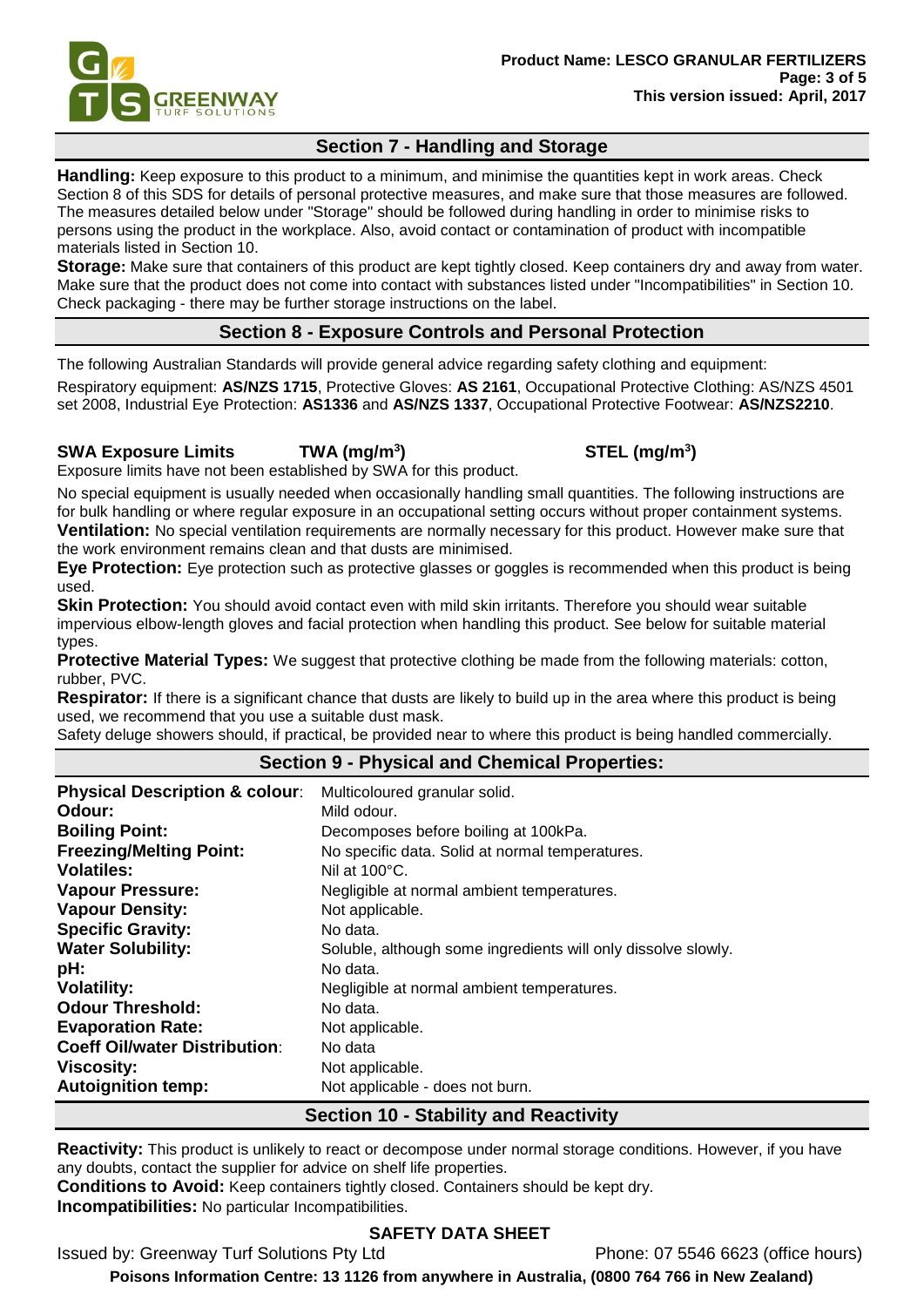

**Fire Decomposition:** Combustion forms carbon dioxide, and if incomplete, carbon monoxide and possibly smoke. May form nitrogen and its compounds, and under some circumstances, oxides of nitrogen. Occasionally hydrogen cyanide gas in reducing atmospheres. May form oxides of sulfur (sulfur dioxide is a respiratory hazard) and other sulfur compounds. Most will have a foul odour. May form oxides of phosphorus and other phosphorus compounds. May form hydrogen chloride gas, other compounds of chlorine. Carbon monoxide poisoning produces headache, weakness, nausea, dizziness, confusion, dimness of vision, disturbance of judgment, and unconsciousness followed by coma and death.

**Polymerisation:** This product will not undergo polymerisation reactions.

## **Section 11 - Toxicological Information**

**Local Effects:** 

**Target Organs:** There is no data to hand indicating any particular target organs.

## **Classification of Hazardous Ingredients**

Ingredient **Risk Phrases** 

No ingredient mentioned in the HSIS Database is present in this product at hazardous concentrations.

# **Potential Health Effects**

#### **Inhalation:**

**Short Term Exposure:** Available data indicates that this product is not harmful. However product may be mildly irritating, although unlikely to cause anything more than mild transient discomfort.

**Long Term Exposure:** No data for health effects associated with long term inhalation.

## **Skin Contact:**

**Short Term Exposure:** Available data indicates that this product is not harmful. It should present no hazards in normal use. However product may be irritating, but is unlikely to cause anything more than mild transient discomfort. **Long Term Exposure:** No data for health effects associated with long term skin exposure.

## **Eye Contact:**

**Short Term Exposure:** This product is believed to be mildly irritating, to eyes, but is unlikely to cause anything more than mild transient discomfort.

**Long Term Exposure:** No data for health effects associated with long term eye exposure.

## **Ingestion:**

**Short Term Exposure:** Significant oral exposure is considered to be unlikely. However, this product is believed to be mildly irritating to mucous membranes but is unlikely to cause anything more than mild transient discomfort. **Long Term Exposure:** No data for health effects associated with long term ingestion.

## **Carcinogen Status:**

**SWA:** No significant ingredient is classified as carcinogenic by SWA.

**NTP:** No significant ingredient is classified as carcinogenic by NTP.

**IARC:** No significant ingredient is classified as carcinogenic by IARC.

## **Section 12 - Ecological Information**

This product is unlikely to adversely effect the environment. Salts, acids and bases are typically diluted and neutralised when released to the environment in small quantities. Expected to not be an environmental hazard.

## **Section 13 - Disposal Considerations**

**Disposal:** Containers should be emptied as completely as practical before disposal. If possible, recycle product and containers either in-house or send to recycle company. If this is not practical, send to a commercial waste disposal site.

## **Section 14 - Transport Information**

**UN Number:** This product is not classified as a Dangerous Good by ADG, IATA or IMDG/IMSBC criteria. No special transport conditions are necessary unless required by other regulations.

# **SAFETY DATA SHEET**

Issued by: Greenway Turf Solutions Pty Ltd Phone: 07 5546 6623 (office hours) **Poisons Information Centre: 13 1126 from anywhere in Australia, (0800 764 766 in New Zealand)**